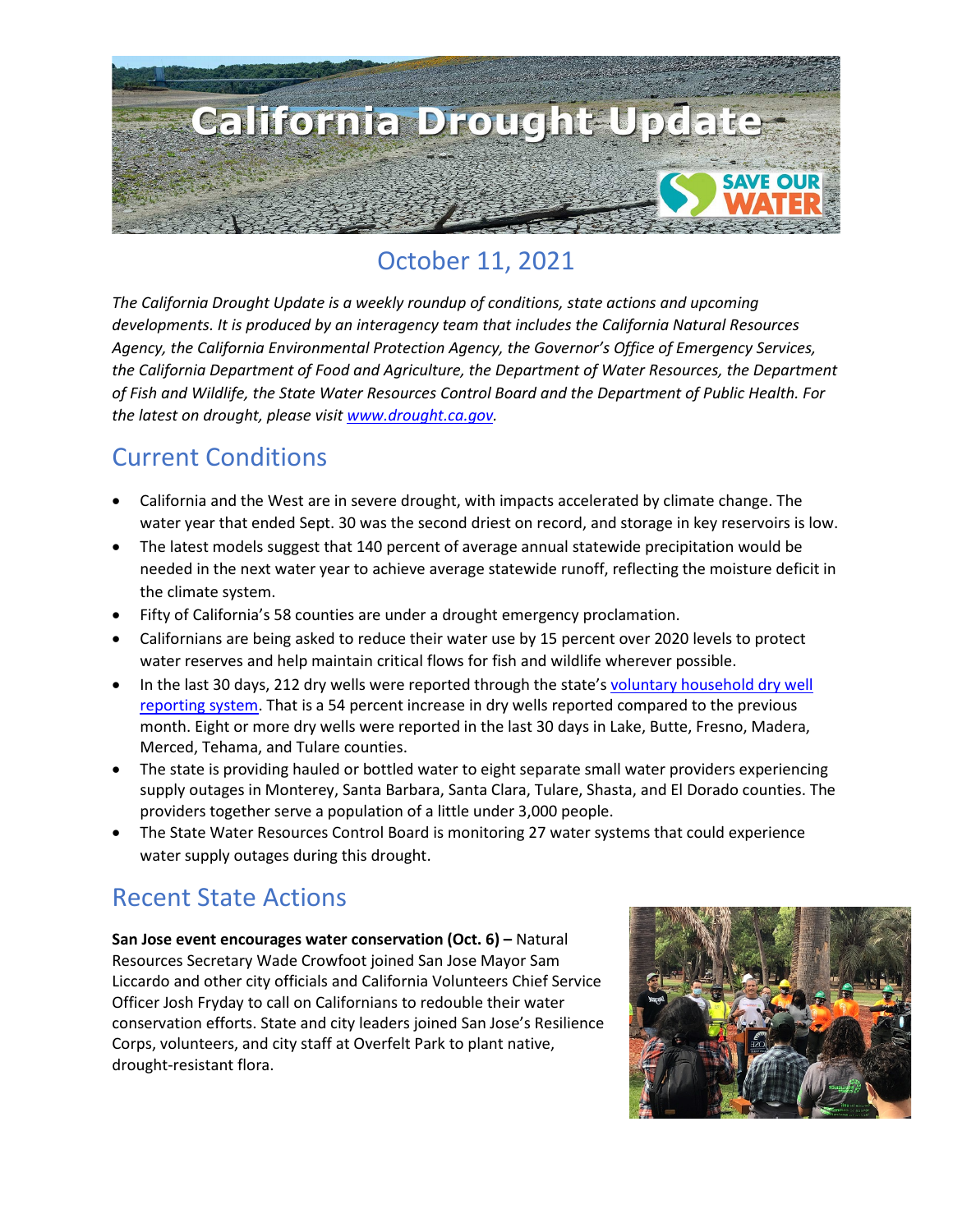**Federal grants announced for farm research (Oct. 6) –** The U.S. Department of Agriculture announced \$146 million for sustainable agriculture research projects including two based in California:

- \$10 million to UC Merced on securing a climate-resilient future for agriculture and ecosystems through innovation in measurement, management, and markets
- \$10 million to UC Davis on sustaining groundwater and irrigated agriculture in the southwestern U.S. under a changing climate.

**Joint effort launched to support salmon populations (Oct. 4) –** CDFW and DWR announced a joint effort at the Feather River Fish Hatchery in Butte County to support Feather River salmon populations in the face of extreme drought and disease related to a nutrient deficiency. The agencies will try to improve spring-run Chinook salmon spawning success by returning back to the river healthy adults that have been injected with a supplement to guard against thiamine deficiency complex, which is likely tied to ocean conditions and results in early egg and fry mortality. In anticipation of decreased recruitment to the ocean fishery, fall-run Chinook salmon production at the hatchery will be increased from 6 million to 7.75 million smolts.

**Delta program supports shorebirds and waterfowl (Oct. 4) –** The Sacramento-San Joaquin Delta Conservancy is partnering with The Nature Conservancy, Point Blue, and Audubon to stand up a Bird Returns program that will pay Delta farmers to flood acreage to support shorebirds and waterfowl this fall and winter. With funding from CDFW, the bid process opened on Oct. 4 and will run for two weeks. The Conservancy intends to have contracts executed and acres flooded by early December.

**Airborne snow surveys to improve runoff forecasts (Sept. 30 – Oct. 4) –** DWR has funded Airborne Snow Observatory Inc. to survey the Feather River watershed in an effort to improve annual runoff forecasts and transition from mid-20th century forecasting methodologies to physically-based watershed models using snow data.

**Save Our Water campaign airing (ongoing)** – The statewide [Save Our Water](https://cawater-my.sharepoint.com/personal/lisa_lien-mager_resources_ca_gov/Documents/Drought/saveourwater.com) program managed by DWR is live with a general market campaign to bring water conservation messaging to Californians. Radio and social media ads are running in key markets, with additional assets coming online and launching in other languages soon. The campaign,



developed in partnership with local water agencies, emphasizes the need for Californians to take steps now to reduce water use, including taking care to water trees even as they cut back on landscape irrigation.

## Current Water Right Curtailments

The following watersheds have water right curtailments in place. Also shown are the current number of curtailed rights or right holders (counts will change as hydrology changes) as of Oct. 8:

• **Russian River (Upper)**: Approximately 1,500 rights curtailed. State Water Board staff are preparing to transition to wet-season curtailments as soon as precipitation events warrant and will move from complete curtailments to a methodology used in the lower Russian River that accounts for flows, precipitation, and the location of the diversion (Drought Water Rights Allocation Tool, or DWRAT). Staff presented the DWRAT to Russian River stakeholders Oct. 6.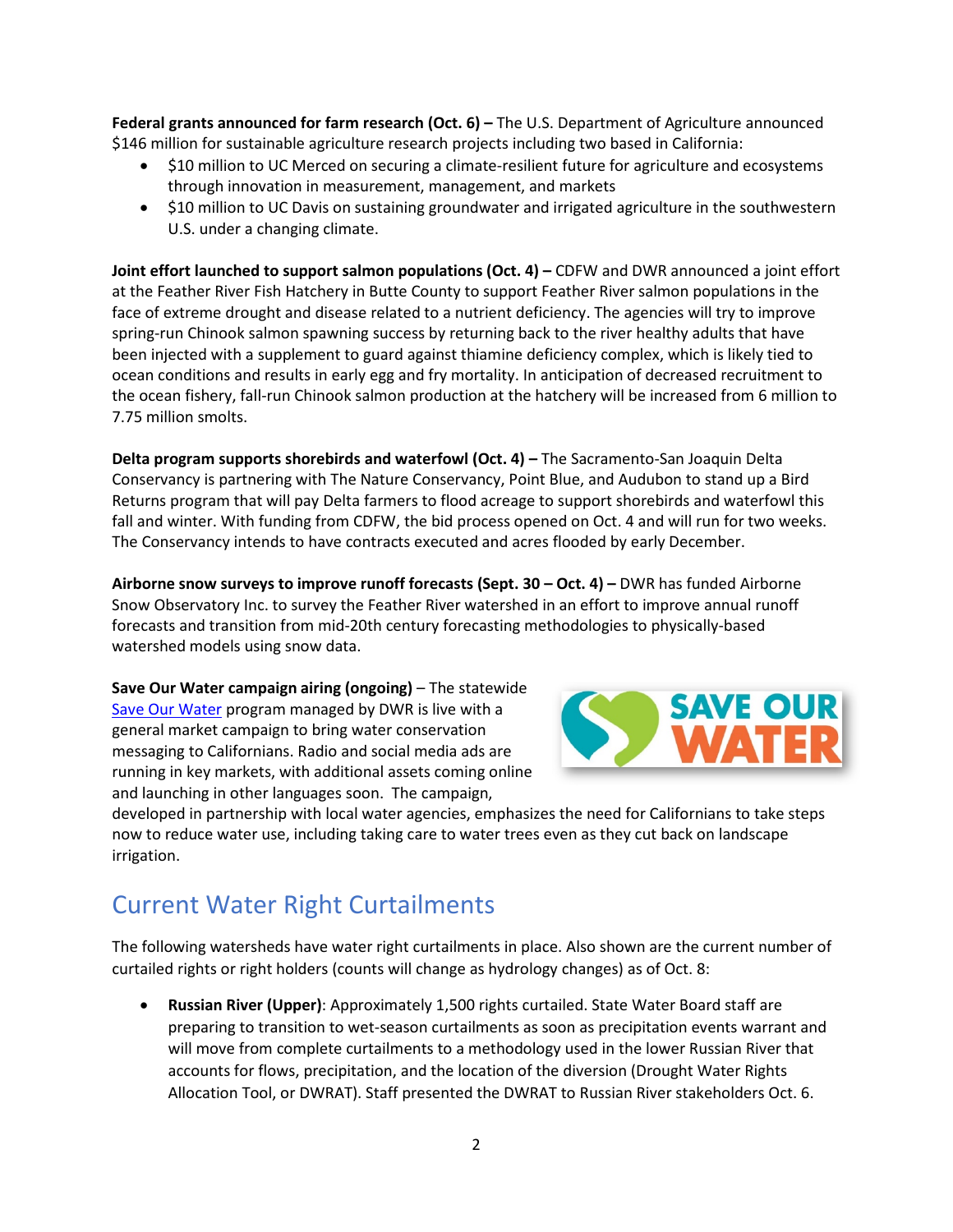- **Russian River (Lower):** Approximately 300 rights curtailed. Some curtailments lifted in October due to decreased demand as growing season ends. Curtailments updated monthly.
- **Delta:** Approximately 10,300 rights curtailed in August. Approximately 4,500 curtailments lifted in September in the Sacramento watershed due to decreased demand and rice field drainage making additional water available. An update to curtailments was provided on Oct. 1, and a subsequent update provided on Oct. 6 in advance of a forecast precipitation event. Monitoring of expected and actual precipitation and runoff conditions will continue weekly, or more frequently based on precipitation. Curtailments will be updated weekly or more often in response to conditions. Because the forecast precipitation event is only expected to provide light precipitation (generally less than 0.5 inches in the Sierra Nevada), relatively few curtailments were lifted in advance of the event. Staff will hold a workshop on Oct. 20 to solicit information and feedback on wet season issues related to curtailments.
- **Scott and Shasta:** Curtailments issued Sept. 9, with approximately 2,650 curtailments estimated between both watersheds. A compliance assistance webinar was held Sept. 23. Approximately 500 Information Orders will be issued to parcels on Julian, Willow, and Yreka creeks (tributaries to the Shasta) during the week of Oct. 11. Information for more than 200 adjudicated rights has not been updated in decades and the creeks are not covered by the existing Watermaster. Very few adjudicated diversions have been reported to the Water Board. As a result, there is no information on water use in these three tributary systems.
- **Mill and Deer:** Draft regulations were adopted by the Water Board on Sept. 22 and submitted to the Office of Administrative Law on Sept. 24. The Office of Administrative Law approved the regulations Oct. The regulations could affect approximately 65 diverters.

## Tribal / Local Actions

- **Tribal governments:** Tribal emergency drought proclamations as reported by Cal OES to date: Buena Vista Rancheria of Me-Wuk Indians, Karuk Tribe, Resighini Rancheria, Tule River Indian Tribe, Yurok Tribe, Wiyot Tribe.
- **Local government:** Local emergency drought proclamations as reported by Cal OES to date: Butte, Colusa, Fresno, Glenn, Humboldt, Lake, Marin, Mendocino, Modoc, Napa, Nevada, San Joaquin, San Luis Obispo, Santa Barbara, Santa Clara, Siskiyou, Sonoma, Tulare, Tuolumne, Yolo.

## Upcoming Decisions / Milestones

**Workshop on Delta drought curtailments:** On **Oct. 20**, Water Board staff will hold a technical workshop to describe and receive public input on potential changes to the methodology for determining water unavailability in the Delta watershed. Currently, the methodology is focused on evaluating water unavailability during the dry season, but modifications to the methodology are being considered to address water unavailability during the wet season.

**Health and safety needs for 2022:** DWR is gathering projections of health and safety needs of State Water Project customers in event of zero allocation next year and planning for contingency.

**Initial State Water Project allocation for next year:** Lake Oroville is entering Water Year 2022 with record-low storage, and San Luis Reservoir is expected to be at its second-lowest level of record. Low